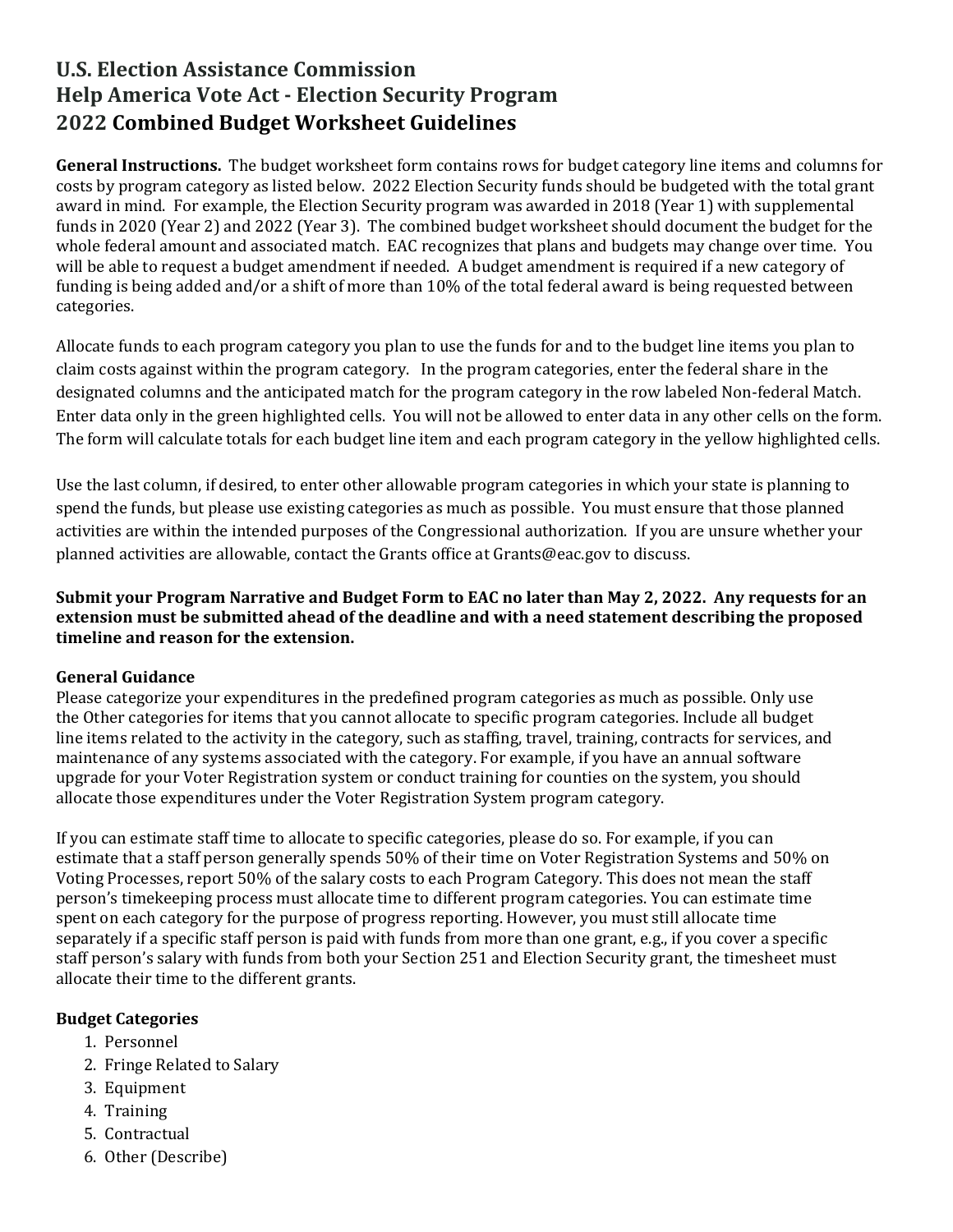- 7. Other (Describe)
- 8. Subgrants
- 9. Total Direct Costs
- 10. Indirect Costs

#### **Program Categories (Allocated as federal and non-federal shares)**

- 1. Voting Equipment
- 2. Voting Processes
- 3. Voting Registration Systems
- 4. Election Auditing
- 5. Cyber and Physical Security
- 6. Voter Education
- 7. Accessibility
- 8. Other (Describe)
- 9. Other (Describe)

## **PROGRAM CATEGORIES DESCRIPTIONS**

These descriptions will help you determine how to allocate expenditures to specific predefined program categories.

1. **Voting Equipment**: This is a specialized category for software and hardware related to voting equipment only. It includes funds to local election offices for voting equipment. You can also include any costs related to the voting equipment program such as specific contracts and services related to voting equipment, including storage, as described under General Guidance.

2. **Voting Processes**: Non-voting equipment-related costs to support the voting process including staffing, maintenance and storage of voting equipment, training on use of the equipment, travel, and equipment purchased to support the voting process that is not voting equipment, such as copiers with a per unit cost over \$5,000, as described under General Guidance.

3. **Voter Registration Systems**: Software and hardware related to updating and maintaining the statewide voter registration system and processes, service contracts on voting equipment and processes, and all other identifiable costs related to the Voter Registration System as described under General Guidance.

4. **Election Auditing**: All costs associated with post-election auditing, including staffing, etc. as described under General Guidance.

5. **Cyber and Physical Security**: All costs associated with cyber and physical security such as security cameras and as described under General Guidance.

6. **Voter Education**: Activities related to voter education, including any contracts related to communicating voter education through various print, online or other media. Also include here the state toll-free phone number expenses for the public to communicate with state and county election offices, including for the public to report suspected fraud, as described under General Guidance.

7. **Accessibility**: All costs associated with ensuring polling places and election-related facilities are fully accessible as described under General Guidance.

### 8. **Other (write in)**

- · Costs associated with the pandemic
- · Bank Fees
- · Audit Fees
- · Software and licenses not directly allocable to one of the main program categories